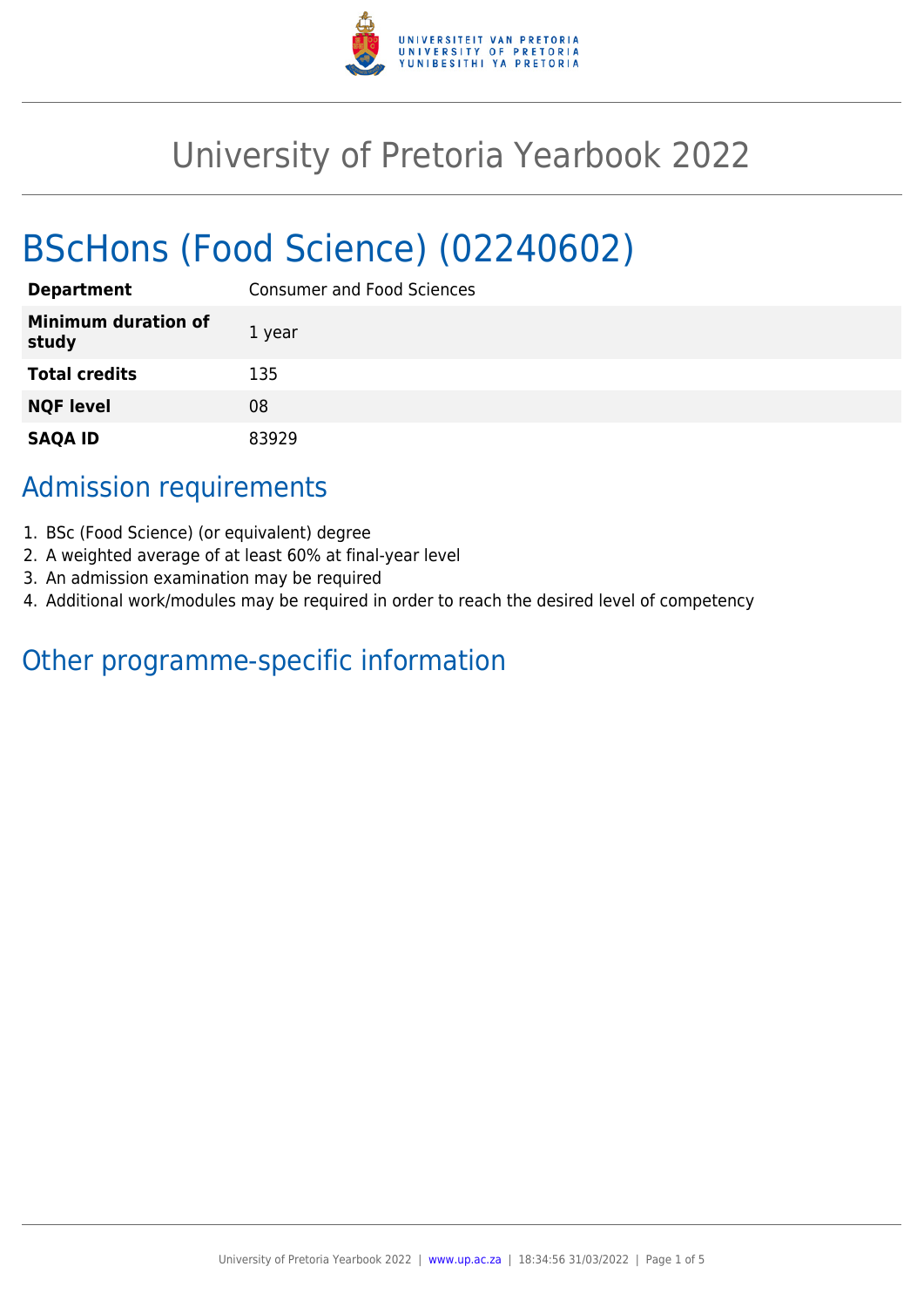

# Curriculum: Final year

### **Minimum credits: 135**

Core credits: 105 Elective credits 30

# **Core modules**

#### **Research methodology and seminars 700 (FST 700)**

| <b>Module credits</b>         | 15.00                                                           |
|-------------------------------|-----------------------------------------------------------------|
| <b>NQF Level</b>              | 08                                                              |
| <b>Prerequisites</b>          | No prerequisites.                                               |
| <b>Contact time</b>           | 1 day seminar in semester 2, 1 workshop of 5 days in semester 1 |
| <b>Language of tuition</b>    | Module is presented in English                                  |
| <b>Department</b>             | <b>Consumer and Food Sciences</b>                               |
| <b>Period of presentation</b> | Year                                                            |

#### **Module content**

Lectures and assignments: Research methodology. Literature study and seminar presentations on topics in Food Science and/or Technology. The candidate must also pass an oral examination at the end of the module.

## **Sensory evaluation 712 (FST 712)**

| <b>Module credits</b>         | 10.00                                            |
|-------------------------------|--------------------------------------------------|
| <b>NQF Level</b>              | 08                                               |
| <b>Prerequisites</b>          | No prerequisites.                                |
| <b>Contact time</b>           | 12 discussion classes, 6 practicals per semester |
| <b>Language of tuition</b>    | Module is presented in English                   |
| <b>Department</b>             | <b>Consumer and Food Sciences</b>                |
| <b>Period of presentation</b> | Semester 1                                       |

#### **Module content**

Lectures: principles and applications of sensory evaluation. Types of panels, tests and test conditions and their functions. Selection and training of panellists for descriptive sensory evaluation. Instrumental sensory quality measurements. Statistical analysis and interpretation of data.

Practicals: Practical aspects and execution of sensory evaluation techniques, analysis and interpretation of data. Instrumental sensory quality measurements.

## **Production development and quality management 713 (FST 713)**

**Module credits** 25.00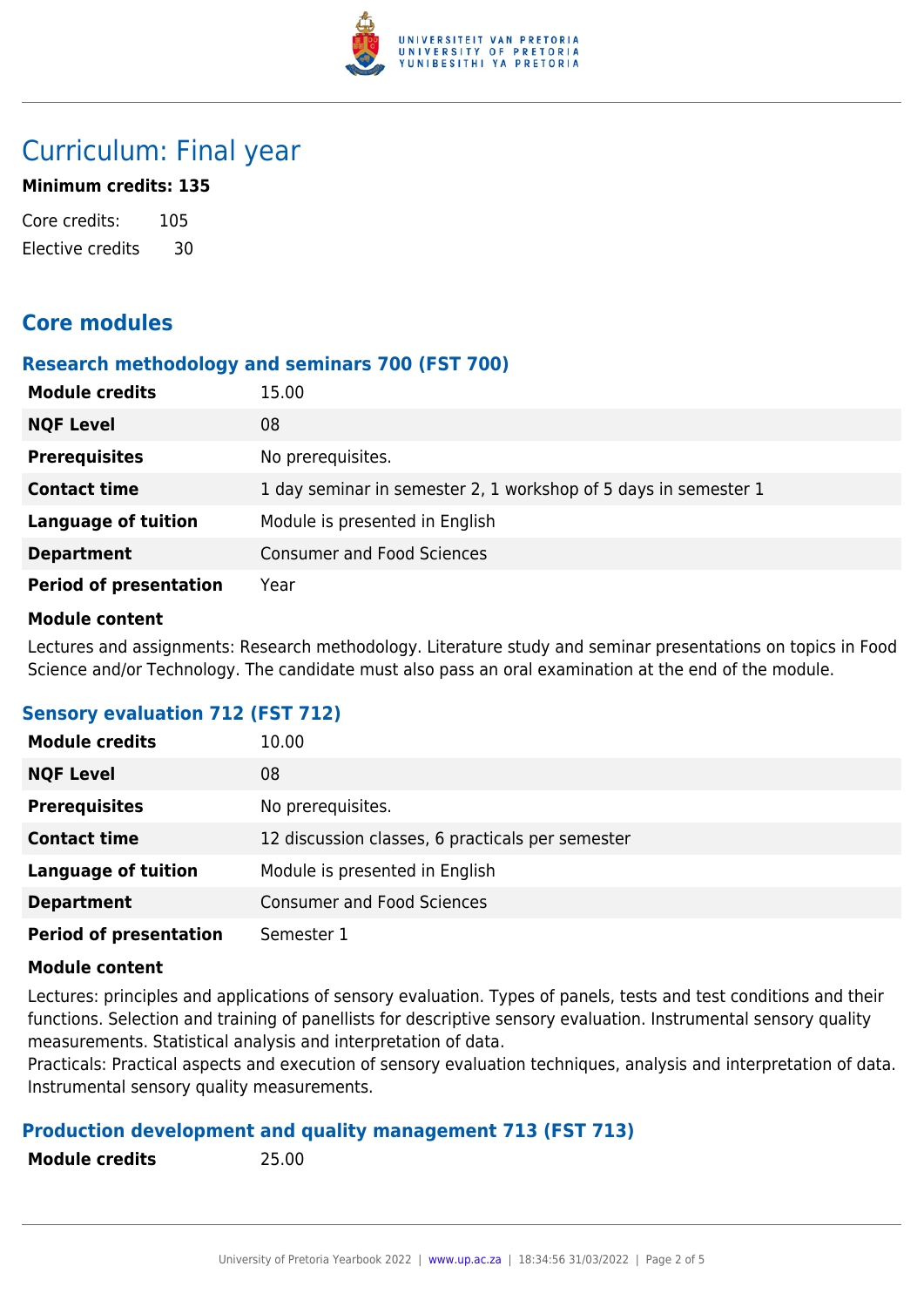

| <b>NQF Level</b>              | 08                                               |
|-------------------------------|--------------------------------------------------|
| <b>Prerequisites</b>          | No prerequisites.                                |
| <b>Contact time</b>           | 15 discussion classes, 6 practicals per semester |
| <b>Language of tuition</b>    | Module is presented in English                   |
| <b>Department</b>             | <b>Consumer and Food Sciences</b>                |
| <b>Period of presentation</b> | Semester 1                                       |

#### **Module content**

Lectures: principles involved and steps that are followed to develop new food products that are safe, tasty, nutritious and cost effective. Application of the theory of food product development. Quality management systems with specific reference to Good Manufacturing Practices, HACCP and ISO 9000. National and international standards, Codex Alimentarius, FDA. Application of food legislation. Food packaging. Practicals: A product development project will be planned, conducted and presented. Application and implementation of HACCP.

| <b>Advanced food science 720 (FST 720)</b> |  |  |  |
|--------------------------------------------|--|--|--|
|                                            |  |  |  |

| <b>Module credits</b>         | 15.00                             |
|-------------------------------|-----------------------------------|
| <b>NQF Level</b>              | 08                                |
| <b>Prerequisites</b>          | No prerequisites.                 |
| <b>Contact time</b>           | 12 discussion classes             |
| <b>Language of tuition</b>    | Module is presented in English    |
| <b>Department</b>             | <b>Consumer and Food Sciences</b> |
| <b>Period of presentation</b> | Year                              |
|                               |                                   |

#### **Module content**

Discussion classes in advanced level food chemistry, food microbiology, food engineering, food processing and nutrition. Problem solving and literature discussion.

## **Research project 763 (FST 763)**

| <b>Module credits</b>         | 40.00                             |
|-------------------------------|-----------------------------------|
| <b>NQF Level</b>              | 08                                |
| <b>Prerequisites</b>          | No prerequisites.                 |
| <b>Language of tuition</b>    | Module is presented in English    |
| <b>Department</b>             | <b>Consumer and Food Sciences</b> |
| <b>Period of presentation</b> | Year                              |

#### **Module content**

A short research project on an approved topic in food science and/or technology is planned, executed and presented in the form of a written report.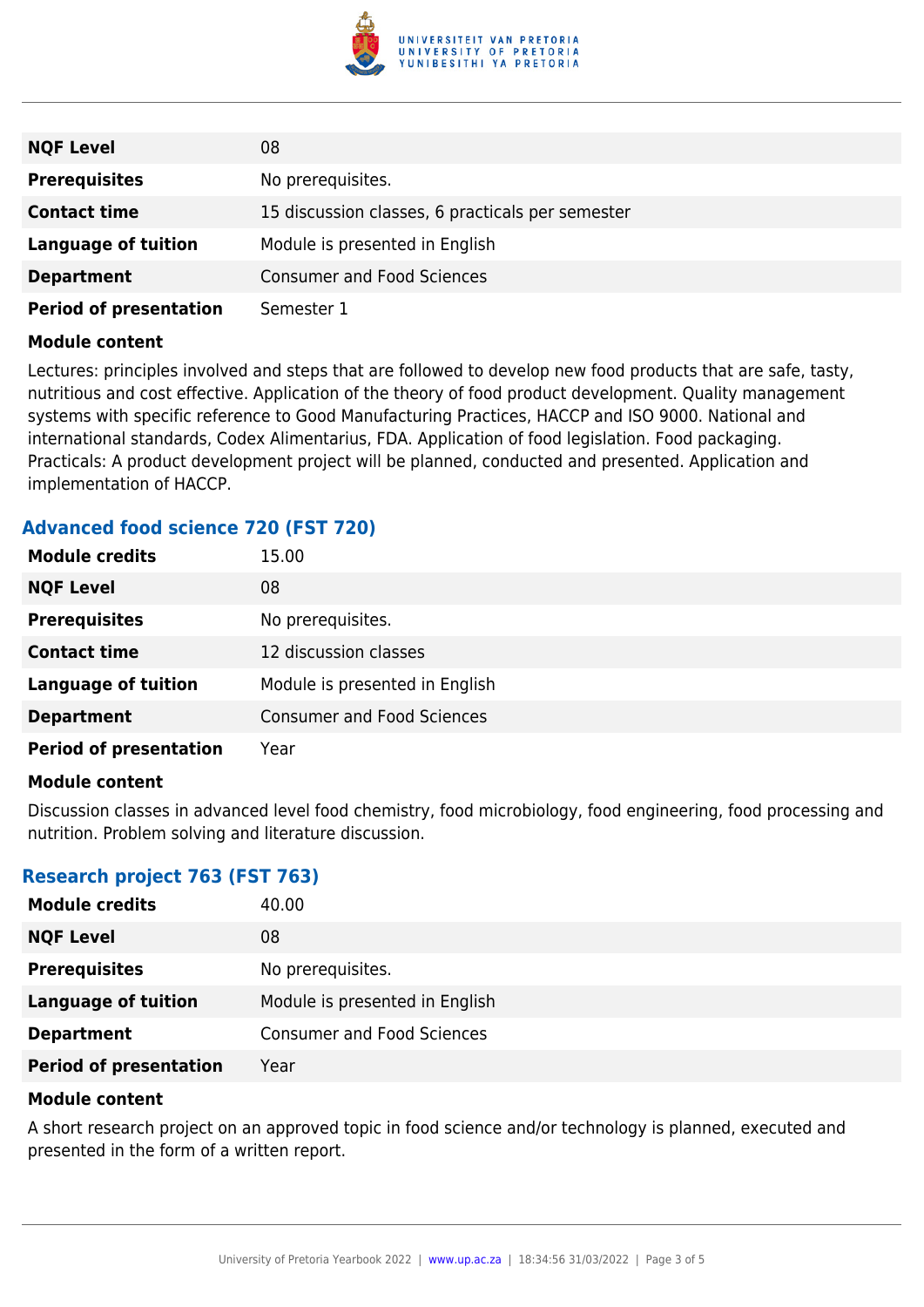

# **Elective modules**

# **Animal food technologies 701 (FST 701)**

| <b>Module credits</b>         | 15.00                               |
|-------------------------------|-------------------------------------|
| <b>NQF Level</b>              | 08                                  |
| <b>Prerequisites</b>          | No prerequisites.                   |
| <b>Contact time</b>           | 30 discussion classes, 9 practicals |
| <b>Language of tuition</b>    | Module is presented in English      |
| <b>Department</b>             | <b>Consumer and Food Sciences</b>   |
| <b>Period of presentation</b> | Year                                |

#### **Module content**

Dairy technology: The technology of fluid, concentrated, dried, frozen and fermented dairy products and starter cultures. Requirements for milk supply and other ingredients. Principles for the manufacturing of products in this category. Possible defects, causes and prevention.

Practical work: Preparation of condensed milk, custard, ready-to-eat milk-based desserts, flavoured milk beverages, dairy-fruit juice mixtures; ice cream and other frozen desserts; yoghurt and cultured milk products; cheeses. Evaluation and analysis of the products. Effect of processing on the nutritional value of dairy products. Factory visits.

Meat, poultry, fish and egg technology: Meat, poultry, fish and egg processing and equipment. Meat emulsion, curing, dehydration and fermentation technology. Preservation and storage. Packaging. Legislation. Quality control and hygiene. Effect of processing on the nutritional value of meat products.

Practical work: Manufacturing of dried, cured, fermented and emulsion type products. Visits to processing factories.

## **Advanced plant food science and technologies 702 (FST 702)**

| <b>Module credits</b>         | 15.00                                                                                                       |
|-------------------------------|-------------------------------------------------------------------------------------------------------------|
| <b>NQF Level</b>              | 08                                                                                                          |
| <b>Prerequisites</b>          | No prerequisites.                                                                                           |
| <b>Contact time</b>           | 3 practicals S2, 5 discussion classes in semester 2, 5 practicals S1, 8 discussion<br>classes in semester 1 |
| <b>Language of tuition</b>    | Module is presented in English                                                                              |
| <b>Department</b>             | <b>Consumer and Food Sciences</b>                                                                           |
| <b>Period of presentation</b> | Year                                                                                                        |

#### **Module content**

Plant food functionality: Starch, non-starch polysaccharides, protein. Advanced rheology and texture. Malting and brewing. Ready-to-eat (RTE) technologies and their impact on functional and nutritional quality. Plant oil processing. Minimal processing of fruits and vegetables. Practical work: Pasting properties of starch; Dough rheology; Isolation of legume and cereal proteins; SDS-PAGE electrophoreses of legume and cereal proteins; Malting and mashing of sorghum and barley male; Extraction of essential oils; Extraction and identification of phenolic compounds; Minimal processing of fruit and vegetables.